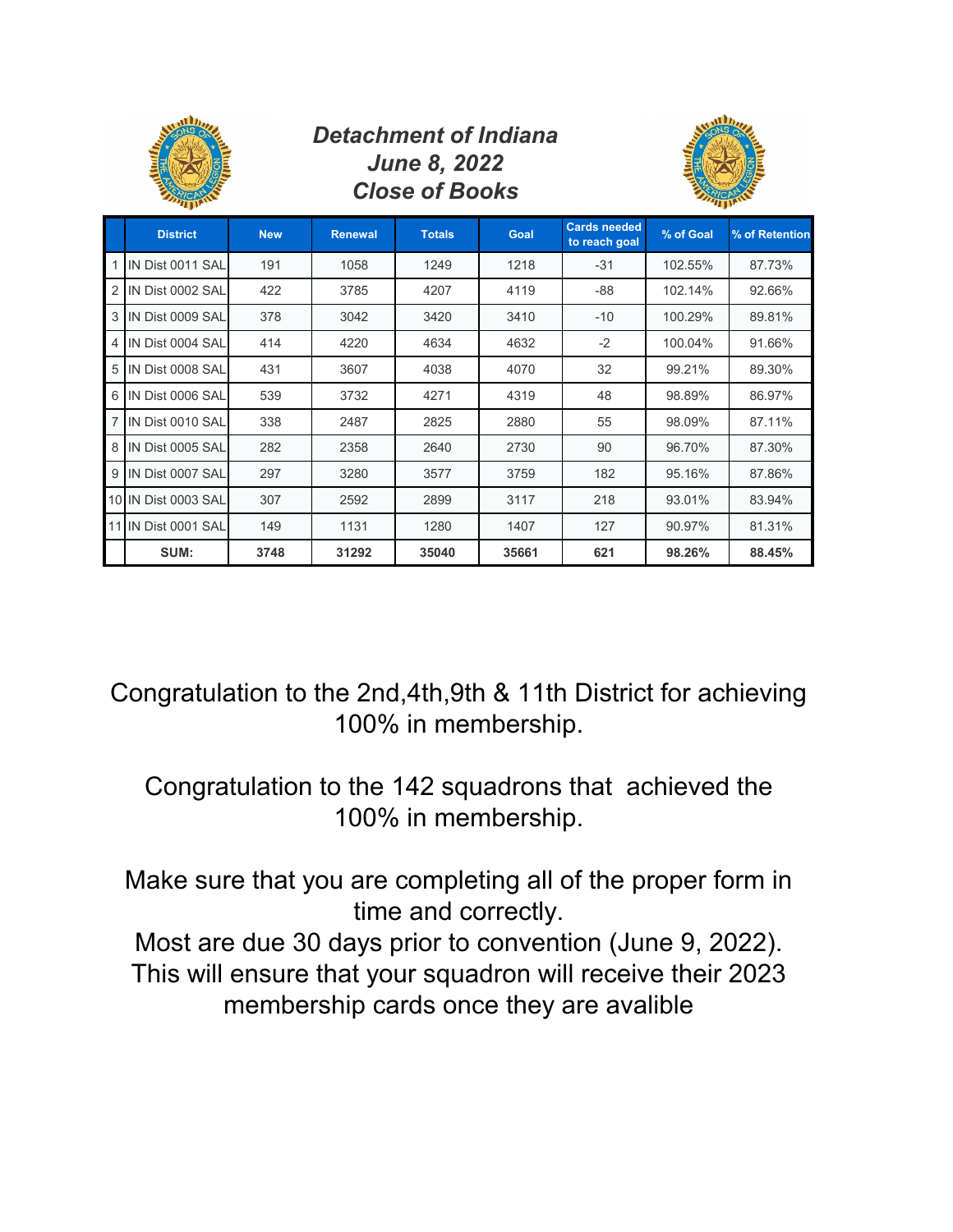# Detachment Of Indiana 2022 Membership <u>as of 6/8/22</u>

## **IN Dist 0001 SAL**

| <b>Squadron</b> | <b>Name</b>                        | <b>Location</b> | <b>New</b> | <b>Renewal Totals</b> |      | Goal | <b>Cards needed</b><br>to reach goal | $%$ of<br>Goal | $%$ of<br><b>Retention</b> |
|-----------------|------------------------------------|-----------------|------------|-----------------------|------|------|--------------------------------------|----------------|----------------------------|
| <b>IN-0232</b>  | <b>Hessville Community Service</b> | Hammond         | 31         | 65                    | 96   | 86   | $-10$                                | 111.63%        | 76.47%                     |
| <b>IN-0180</b>  | <b>Highland Memorial</b>           | Highland        | 12         | 79                    | 91   | 88   | $-3$                                 | 103.41%        | 90.80%                     |
| <b>IN-0020</b>  | <b>Fred Schmidt</b>                | Crown Point     | 10         | 134                   | 144  | 148  | 4                                    | 97.30%         | 91.16%                     |
| <b>IN-0066</b>  | Griffith                           | Griffith        | 24         | 287                   | 311  | 328  | 17                                   | 94.82%         | 87.77%                     |
| <b>IN-0080</b>  | Whiting                            | Whiting         | 1          | 41                    | 42   | 45   | 3                                    | 93.33%         | 93.18%                     |
| <b>IN-0016</b>  | Munster                            | Munster         | 1          | 33                    | 34   | 37   | 3                                    | 91.89%         | 91.67%                     |
| <b>IN-0261</b>  | Cedar Lake                         | Cedar Lake      | 15         | 122                   | 137  | 150  | 13                                   | 91.33%         | 81.88%                     |
| <b>IN-0369</b>  | East Chicago Allied                | East Chicago    | 4          | 83                    | 87   | 98   | 11                                   | 88.78%         | 85.57%                     |
| <b>IN-0100</b>  | <b>East Gary Memorial</b>          | Lake Station    | 25         | 127                   | 152  | 173  | 21                                   | 87.86%         | 73.84%                     |
| <b>IN-0485</b>  | <b>Brunswick</b>                   | Schererville    | 6          | 26                    | 32   | 37   | 5                                    | 86.49%         | 72.22%                     |
| <b>IN-0454</b>  | Paul Leon Wolek Memorial           | New Chicago     | 4          | 53                    | 57   | 69   | 12                                   | 82.61%         | 77.94%                     |
| <b>IN-0430</b>  | Merrillville                       | Merrillville    | 12         | 60                    | 72   | 94   | 22                                   | 76.60%         | 64.52%                     |
| <b>IN-0017</b>  | <b>Riders Memorial</b>             | Hammond         | 1          | 7                     | 8    | 11   | 3                                    | 72.73%         | 70.00%                     |
| <b>IN-0168</b>  | <b>Hammond Victory</b>             | Hammond         | 1          | 8                     | 9    | 14   | 5                                    | 64.29%         | 61.54%                     |
| <b>IN-0279</b>  | <b>Miller Dunes</b>                | Gary            | 1          | 6                     | 7    | 14   | $\overline{7}$                       | 50.00%         | 46.15%                     |
| <b>IN-0054</b>  | Hobart                             | Hobart          | 1          | $\Omega$              | 1    | 15   | 14                                   | 6.67%          | $0.00\%$                   |
|                 |                                    | SUM:            | 149        | 1131                  | 1280 | 1407 | 127                                  | 90.97%         | 81.31%                     |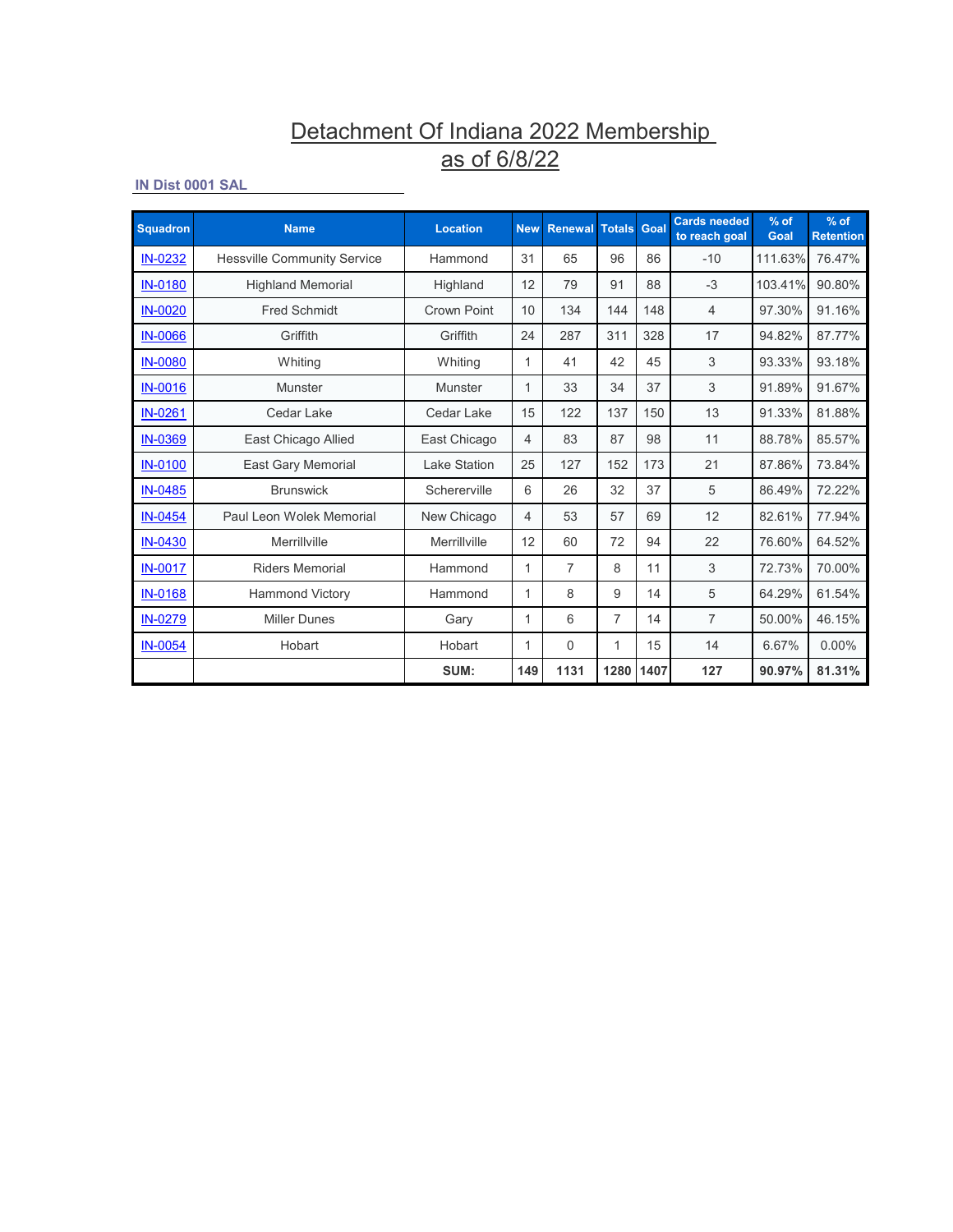| IN Dist 0002 SAL |                          |                  |                |                       |     |           |                                      |                |                            |
|------------------|--------------------------|------------------|----------------|-----------------------|-----|-----------|--------------------------------------|----------------|----------------------------|
| <b>Squadron</b>  | <b>Name</b>              | <b>Location</b>  | <b>New</b>     | <b>Renewal Totals</b> |     | Goal      | <b>Cards needed</b><br>to reach goal | $%$ of<br>Goal | $%$ of<br><b>Retention</b> |
| <b>IN-0170</b>   | Chesterton               | Chesterton       | $\overline{7}$ | 70                    | 77  | 28        | $-49$                                | 275.00%        | 259.26%                    |
| IN-0238          | Roselawn                 | Roselawn         | 21             | 49                    | 70  | 40        | $-30$                                | 175.00%        | 125.64%                    |
| <b>IN-0057</b>   | Fowler                   | Fowler           | 3              | 66                    | 69  | 46        | $-23$                                | 150.00%        | 146.67%                    |
| <b>IN-0251</b>   | James R Currie           | <b>Brookston</b> | 5              | 11                    | 16  | 11        | $-5$                                 | 145.45%        | 110.00%                    |
| <b>IN-0418</b>   | Robert Ray Brown         | Walton           | 11             | 53                    | 64  | 56        | $-8$                                 | 114.29%        | 96.36%                     |
| <b>IN-0011</b>   | Lafayette                | Lafayette        | 57             | 440                   | 497 | 447       | $-50$                                | 111.19%        | 98.65%                     |
| IN-0280          | Dewey McGlynn            | Remington        | 5              | 41                    | 46  | 42        | $-4$                                 | 109.52%        | 100.00%                    |
| IN-0146          | <b>William Chizum</b>    | Morocco          | 4              | 54                    | 58  | 53        | $-5$                                 | 109.43%        | 103.85%                    |
| <b>IN-0096</b>   | Harold Kripisch          | Medaryville      | 7              | 52                    | 59  | 55        | $-4$                                 | 107.27%        | 96.30%                     |
| <b>IN-0492</b>   | <b>West Lafayette</b>    | West Lafayette   | 28             | 199                   | 227 | 212       | $-15$                                | 107.08%        | 94.31%                     |
| IN-0223          | Wawasee                  | Syracuse         | 20             | 198                   | 218 | 206       | $-12$                                | 105.83%        | 96.59%                     |
| <b>IN-0075</b>   | Harry Bohannon           | Delphi           | 16             | 94                    | 110 | 105       | $-5$                                 | 104.76%        | 90.38%                     |
| IN-0415          | Scott-Lambert            | Galveston        | 6              | 21                    | 27  | 26        | $-1$                                 | 103.85%        | 84.00%                     |
| <b>IN-0131</b>   | <b>Albert Williams</b>   | Knox             | 8              | 75                    | 83  | 80        | $-3$                                 | 103.75%        | 94.94%                     |
| <b>IN-0260</b>   | Portage                  | Portage          | 9              | 157                   | 166 | 162       | $-4$                                 | 102.47%        | 97.52%                     |
| IN-0253          | <b>Herbert Kuhn</b>      | North Webster    | 23             | 380                   | 403 | 399       | $-4$                                 | 101.00%        | 95.48%                     |
| IN-0049          | John C Peterson          | Warsaw           | 25             | 191                   | 216 | 214       | $-2$                                 | 100.93%        | 89.67%                     |
| IN-0399          | Collins-Tasch            | Monterey         | 2              | 54                    | 56  | 56        | $\mathsf{O}\xspace$                  | 100.00%        | 98.18%                     |
| IN-0455          | Earl Park                | <b>Earl Park</b> | $\overline{2}$ | 180                   | 182 | 182       | $\mathbf 0$                          | 100.00%        | 99.45%                     |
| IN-0502          | Paul Robert Strange      | South Haven      | 31             | 244                   | 275 | 276       | $\mathbf{1}$                         | 99.64%         | 88.73%                     |
| <b>IN-0406</b>   | Wheatfield               | Wheatfield       | 20             | 132                   | 152 | 153       | $\mathbf{1}$                         | 99.35%         | 86.84%                     |
| <b>IN-0060</b>   | <b>Cass County</b>       | Logansport       | 17             | 119                   | 136 | 139       | 3                                    | 97.84%         | 86.23%                     |
| <b>IN-0081</b>   | <b>Thornton Williams</b> | Monticello       | 14             | 133                   | 147 | 151       | $\overline{4}$                       | 97.35%         | 88.67%                     |
| <b>IN-0375</b>   | Lake Village             | Lake Village     | 0              | 20                    | 20  | 21        | 1                                    | 95.24%         | 100.00%                    |
| IN-0356          | <b>Clifford Garbison</b> | Hamlet           | 5              | 63                    | 68  | 72        | $\overline{4}$                       | 94.44%         | 88.73%                     |
| <b>IN-0094</b>   | <b>Charles Pratt</b>     | Valparaiso       | 12             | 166                   | 178 | 192       | 14                                   | 92.71%         | 86.91%                     |
| IN-0092          | Harry L Keller           | North Judson     | 18             | 111                   | 129 | 142       | 13                                   | 90.85%         | 78.72%                     |
| IN-0029          | Dewey Biggs              | Rensselaer       | 11             | 77                    | 88  | 98        | $10$                                 | 89.80%         | 79.38%                     |
| IN-0301          | William Redilyack        | Kouts            | 12             | 97                    | 109 | 122       | 13                                   | 89.34%         | 80.17%                     |
| IN-0036          | Leroy C Shelton          | Rochester        | 19             | 127                   | 146 | 170       | 24                                   | 85.88%         | 75.15%                     |
| IN-0268          | Chalmers                 | Chalmers         | 0              | 18                    | 18  | 22        | $\overline{4}$                       | 81.82%         | 85.71%                     |
| IN-0440          | De Motte                 | De Motte         | 4              | 57                    | 61  | 76        | 15                                   | 80.26%         | 76.00%                     |
| <b>IN-0258</b>   | Menzie-Reece             | Pierceton        | $\,0\,$        | 36                    | 36  | 55        | 19                                   | 65.45%         | 66.67%                     |
| IN-0413          | Camden                   | Camden           | 0              | 0                     | 0   | 10        | 10                                   | 0.00%          | $0.00\%$                   |
|                  |                          | SUM:             | 422            | 3785                  |     | 4207 4119 | $-88$                                | 102.14%        | 92.66%                     |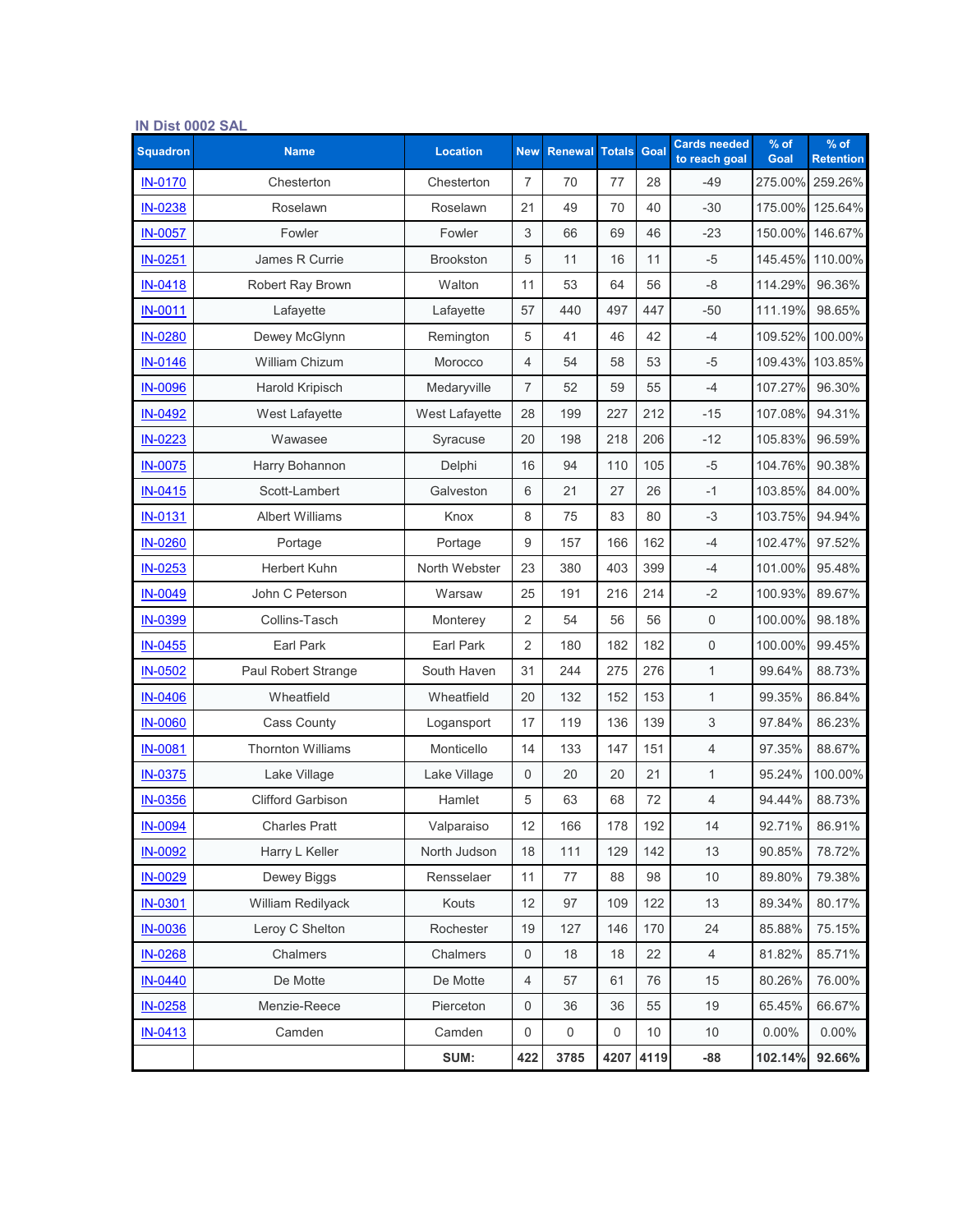## **IN Dist 0003 SAL**

| <b>Squadron</b> | <b>Name</b>                 | <b>Location</b>     | <b>New</b>     | <b>Renewal</b> | <b>Totals</b> | Goal | <b>Cards needed</b><br>to reach goal | % of<br>Goal | $%$ of<br><b>Retention</b> |
|-----------------|-----------------------------|---------------------|----------------|----------------|---------------|------|--------------------------------------|--------------|----------------------------|
| IN-0451         | <b>Frank Edward Skwiat</b>  | Michigan City       | 17             | 110            | 127           | 111  | $-16$                                | 114.41%      | 100.00%                    |
| IN-0403         | Koselke-Mayfield            | Wanatah             | 18             | 173            | 191           | 174  | $-17$                                | 109.77%      | 100.00%                    |
| IN-0143         | <b>Charles Harker</b>       | <b>Bristol</b>      | 39             | 140            | 179           | 167  | $-12$                                | 107.19%      | 84.34%                     |
| IN-0210         | Mark L Wilt                 | Middlebury          | 8              | 69             | 77            | 73   | $-4$                                 | 105.48%      | 95.83%                     |
| IN-0284         | <b>Bendix Aviation</b>      | South Bend          | 26             | 144            | 170           | 165  | $-5$                                 | 103.03%      | 87.80%                     |
| <b>IN-0027</b>  | <b>Charles B Reeve</b>      | Plymouth            | 31             | 217            | 248           | 242  | $-6$                                 | 102.48%      | 90.04%                     |
| IN-0189         | Orville Easterday           | Walkerton           | 12             | 47             | 59            | 58   | $-1$                                 | 101.72%      | 82.46%                     |
| IN-0295         | <b>Union Mills</b>          | <b>Union Mills</b>  | 5              | 102            | 107           | 106  | $-1$                                 | 100.94%      | 97.14%                     |
| <b>IN-0363</b>  | Lakeville Community         | Lakeville           | 6              | 105            | 111           | 110  | $-1$                                 | 100.91%      | 96.33%                     |
| IN-0154         | Napanee                     | Nappanee            | 5              | 166            | 171           | 170  | $-1$                                 | 100.59%      | 98.22%                     |
| IN-0130         | La Porte, County            | Michigan City       | 9              | 94             | 103           | 103  | $\overline{0}$                       | 100.00%      | 92.16%                     |
| IN-0021         | <b>Rhen Hilkert</b>         | Westville           | 5              | 64             | 69            | 70   | $\mathbf{1}$                         | 98.57%       | 92.75%                     |
| <b>IN-0050</b>  | South Bend                  | South Bend          | 9              | 40             | 49            | 50   | $\mathbf{1}$                         | 98.00%       | 81.63%                     |
| IN-0083         | Hamon Gray                  | La Porte            | 27             | 165            | 192           | 196  | $\overline{4}$                       | 97.96%       | 84.62%                     |
| <b>IN-0307</b>  | William A Reed              | Wakarusa            | $\overline{0}$ | 25             | 25            | 26   | $\mathbf{1}$                         | 96.15%       | 100.00%                    |
| IN-0303         | <b>River Park</b>           | South Bend          | 12             | 80             | 92            | 98   | 6                                    | 93.88%       | 82.47%                     |
| <b>IN-0068</b>  | James Lowell Corey          | Argos               | 0              | 25             | 25            | 27   | $\overline{2}$                       | 92.59%       | 96.15%                     |
| IN-0434         | Zook-Farrington             | Kingsford Heights   | 15             | 113            | 128           | 139  | 11                                   | 92.09%       | 81.88%                     |
| IN-0161         | Ryan A Balmer               | Mishawaka           | $\overline{0}$ | 10             | 10            | 11   | $\mathbf{1}$                         | 90.91%       | 100.00%                    |
| <b>IN-0400</b>  | <b>Wilber Bud Crane</b>     | <b>Fish Lake</b>    | 10             | 122            | 132           | 148  | 16                                   | 89.19%       | 82.99%                     |
| IN-0357         | Pulaski                     | South Bend          | 9              | 130            | 139           | 156  | 17                                   | 89.10%       | 83.87%                     |
| <b>IN-0308</b>  | Osceola                     | Osceola             | 13             | 78             | 91            | 104  | 13                                   | 87.50%       | 75.73%                     |
| <b>IN-0037</b>  | <b>John Franklin Miller</b> | Michigan City       | 9              | 58             | 67            | 81   | 14                                   | 82.72%       | 72.50%                     |
| IN-0424         | Bourbon                     | Bourbon             | 12             | 87             | 99            | 128  | 29                                   | 77.34%       | 68.50%                     |
| IN-0191         | Otho B Place                | <b>Bremen</b>       | $\mathbf{1}$   | 15             | 16            | 22   | 6                                    | 72.73%       | 71.43%                     |
| <b>IN-0365</b>  | <b>Edward Sousley</b>       | North Liberty       | 3              | 67             | 70            | 97   | 27                                   | 72.16%       | 69.79%                     |
| IN-0297         | <b>New Carlisle</b>         | <b>New Carlisle</b> | 3              | 61             | 64            | 97   | 33                                   | 65.98%       | 63.54%                     |
| IN-0385         | Lapaz                       | Lapaz               | 3              | 47             | 50            | 97   | 47                                   | 51.55%       | 48.96%                     |
| IN-0484         | <b>Richard Hoffman</b>      | Millersburg         | 0              | 38             | 38            | 91   | 53                                   | 41.76%       | 42.22%                     |
|                 |                             | SUM:                | 307            | 2592           | 2899          | 3117 | 218                                  | 93.01%       | 83.94%                     |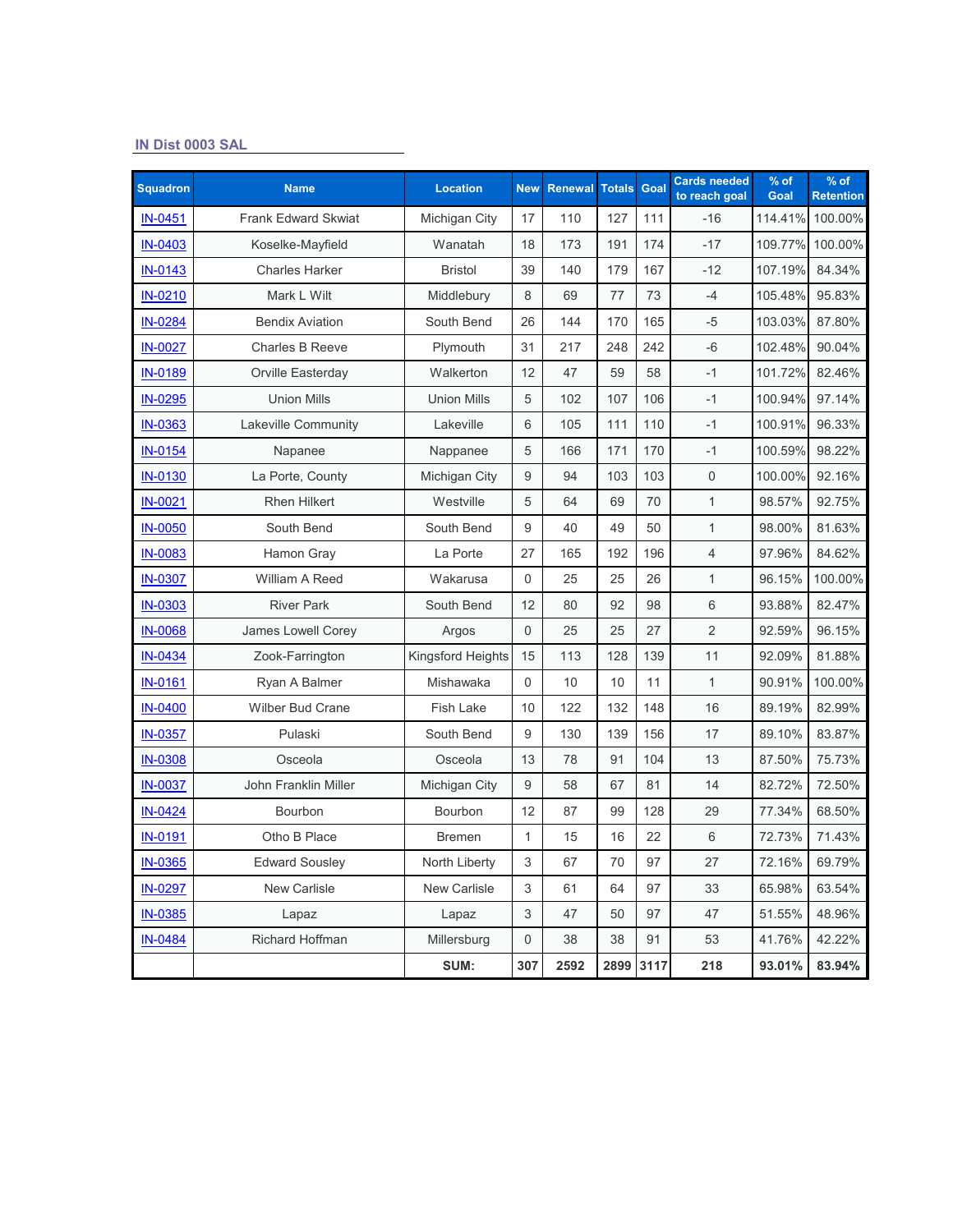#### **IN Dist 0004 SAL**

| <b>Squadron</b> | <b>Name</b>                  | <b>Location</b> | <b>New</b>       | <b>Renewal Totals</b> |                | Goal | <b>Cards needed</b><br>to reach goal | % of<br>Goal | $%$ of<br><b>Retention</b> |
|-----------------|------------------------------|-----------------|------------------|-----------------------|----------------|------|--------------------------------------|--------------|----------------------------|
| IN-0467         | Franklin R Fee               | Hamilton        | $\overline{2}$   | 17                    | 19             | 13   | $-6$                                 | 146.15%      | 141.67%                    |
| <b>IN-0148</b>  | Charles C Anderson           | Fort Wayne      | 8                | 75                    | 83             | 69   | $-14$                                | 120.29%      | 110.29%                    |
| <b>IN-0157</b>  | <b>Gilbert Davis</b>         | Churubusco      | 14               | 128                   | 142            | 130  | $-12$                                | 109.23%      | 99.22%                     |
| <b>IN-0031</b>  | Angola                       | Angola          | 25               | 142                   | 167            | 153  | $-14$                                | 109.15%      | 93.42%                     |
| <b>IN-0377</b>  | Woodburn                     | Woodburn        | $\mathbf 0$      | 12                    | 12             | 11   | $-1$                                 | 109.09%      | 120.00%                    |
| IN-0296         | David Parrish                | Fort Wayne      | 15               | 58                    | 73             | 67   | $-6$                                 | 108.96%      | 87.88%                     |
| <b>IN-0047</b>  | Fort Wayne                   | Fort Wayne      | 30               | 264                   | 294            | 273  | $-21$                                | 107.69%      | 97.06%                     |
| <b>IN-0098</b>  | Columbia City                | Columbia City   | 14               | 144                   | 158            | 149  | $-9$                                 | 106.04%      | 97.30%                     |
| <b>IN-0043</b>  | Adams                        | Decatur         | 22               | 161                   | 183            | 173  | $-10$                                | 105.78%      | 93.60%                     |
| IN-0420         | Keith Brown                  | Monroeville     | 15               | 245                   | 260            | 246  | $-14$                                | 105.69%      | 100.00%                    |
| IN-0468         | <b>Berne</b>                 | <b>Berne</b>    | 10               | 107                   | 117            | 111  | -6                                   | 105.41%      | 97.27%                     |
| IN-0215         | La Grange                    | La Grange       | 22               | 246                   | 268            | 262  | $-6$                                 | 102.29%      | 94.25%                     |
| <b>IN-0178</b>  | Aaron Scisinger              | Garrett         | 20               | 194                   | 214            | 210  | $-4$                                 | 101.90%      | 92.82%                     |
| IN-0423         | Orland                       | Orland          | 16               | 213                   | 229            | 225  | $-4$                                 | 101.78%      | 95.09%                     |
| <b>IN-0086</b>  | Kendallville                 | Kendallville    | 18               | 270                   | 288            | 286  | $-2$                                 | 100.70%      | 94.74%                     |
| IN-0409         | <b>Jack Brinker</b>          | Leo             | 32               | 231                   | 263            | 262  | $-1$                                 | 100.38%      | 88.51%                     |
| <b>IN-0111</b>  | <b>Grover Sheets</b>         | <b>Bluffton</b> | 23               | 154                   | 177            | 177  | $\overline{0}$                       | 100.00%      | 87.50%                     |
| IN-0243         | <b>West Noble</b>            | Ligonier        | $\boldsymbol{9}$ | 62                    | 71             | 71   | 0                                    | 100.00%      | 88.57%                     |
| IN-0246         | Albion                       | Albion          | $\overline{7}$   | 134                   | 141            | 142  | $\mathbf{1}$                         | 99.30%       | 95.04%                     |
| IN-0381         | Robert W Schermerhorn        | Rome City       | 10               | 220                   | 230            | 232  | $\overline{2}$                       | 99.14%       | 95.24%                     |
| IN-0257         | Cassel                       | Fremont         | 31               | 247                   | 278            | 288  | 10                                   | 96.53%       | 86.06%                     |
| IN-0202         | <b>Charles Foster Blaker</b> | <b>Butler</b>   | 8                | 94                    | 102            | 106  | $\overline{4}$                       | 96.23%       | 89.52%                     |
| IN-0240         | Avilla                       | Avilla          | 22               | 161                   | 183            | 198  | 15                                   | 92.42%       | 81.73%                     |
| <b>IN-0082</b>  | Lincoln                      | Fort Wayne      | 4                | 75                    | 79             | 86   | 7                                    | 91.86%       | 88.24%                     |
| IN-0241         | Waynedale                    | Waynedale       | 26               | 283                   | 309            | 340  | 31                                   | 90.88%       | 83.48%                     |
| IN-0097         | Dekalb                       | Auburn          | $\overline{7}$   | 127                   | 134            | 151  | 17                                   | 88.74%       | 84.67%                     |
| IN-0499         | <b>Allen County</b>          | F T Wayne       | 4                | 85                    | 89             | 102  | 13                                   | 87.25%       | 84.16%                     |
| <b>IN-0330</b>  | New Haven                    | New Haven       | $\mathbf 0$      | 71                    | 71             | 99   | 28                                   | 71.72%       | 72.45%                     |
|                 |                              | <b>SUM: 414</b> |                  |                       | 4220 4634 4632 |      | $-2$                                 | 100.04%      | 91.66%                     |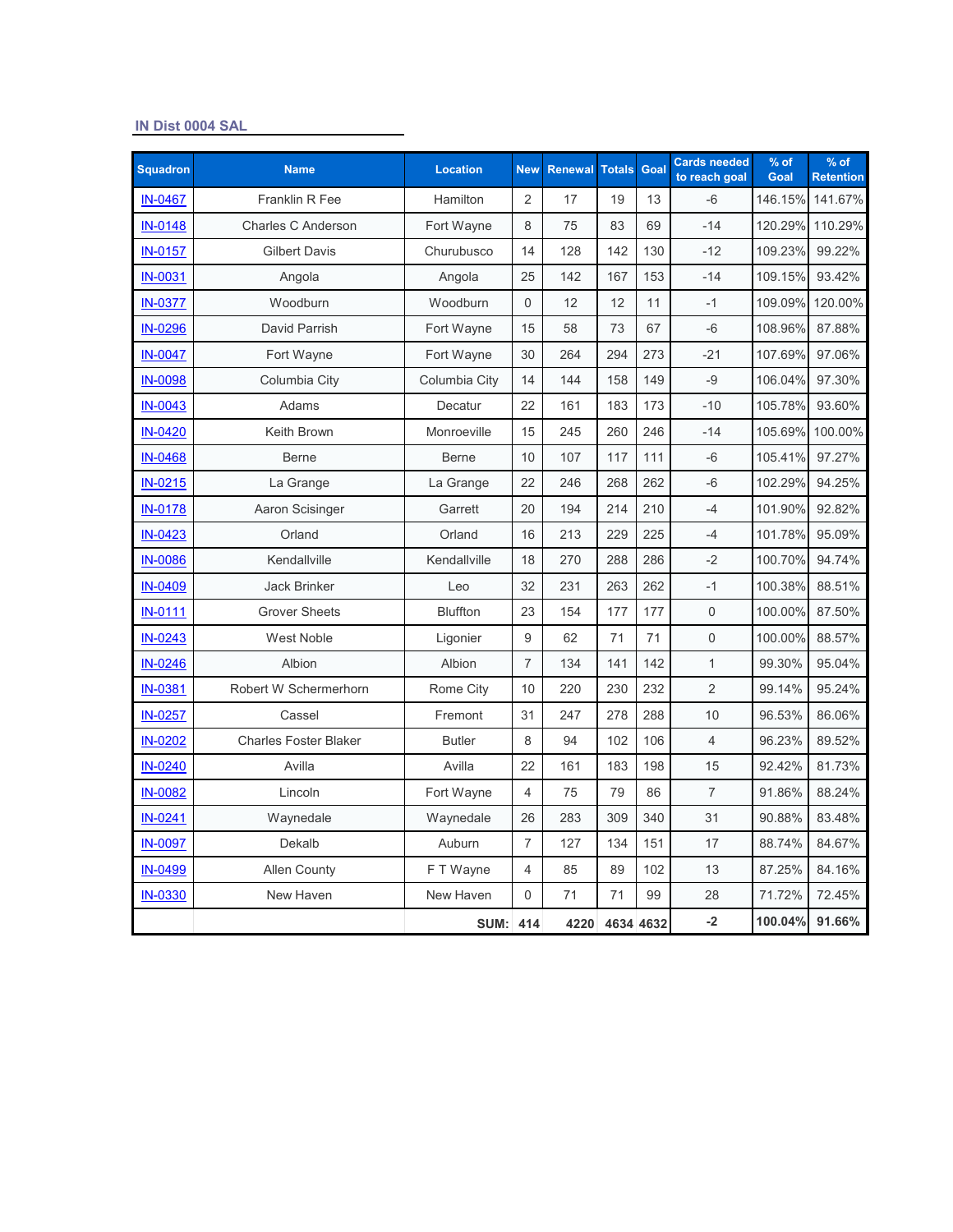#### **IN Dist 0005 SAL**

| <b>Squadron</b> | <b>Name</b>               | <b>Location</b>      | <b>New</b>     | <b>Renewal</b> | <b>Totals</b> | Goal | <b>Cards needed</b><br>to reach goal | $%$ of<br>Goal | $%$ of<br><b>Retention</b> |
|-----------------|---------------------------|----------------------|----------------|----------------|---------------|------|--------------------------------------|----------------|----------------------------|
| IN-0053         | Louis Monroe              | Elwood               | 3              | 19             | 22            | 11   | $-11$                                | 200.00%        | 190.00%                    |
| IN-0503         | <b>Andrew Cummins</b>     | Pendleton            | 17             | 22             | 39            | 28   | $-11$                                | 139.29%        | 81.48%                     |
| <b>IN-0117</b>  | Pendleton                 | Pendleton            | 14             | 59             | 73            | 57   | $-16$                                | 128.07%        | 105.36%                    |
| IN-0212         | Bartholomew-Whetsel       | Lapel                | 12             | 36             | 48            | 39   | -9                                   | 123.08%        | 94.74%                     |
| <b>IN-0227</b>  | <b>Ralph Burgess</b>      | <b>Dunkirk</b>       | 12             | 87             | 99            | 84   | $-15$                                | 117.86%        | 104.82%                    |
| <b>IN-0160</b>  | Robert M Mayne            | Roanoke              | 18             | 157            | 175           | 154  | $-21$                                | 113.64%        | 102.61%                    |
| IN-0469         | May Berry                 | Frankton             | 18             | 115            | 133           | 120  | $-13$                                | 110.83%        | 96.64%                     |
| <b>IN-0046</b>  | <b>Charles Sturdevant</b> | Tipton               | 20             | 107            | 127           | 118  | -9                                   | 107.63%        | 91.45%                     |
| IN-0310         | <b>Clifton E Peterson</b> | Kirklin              | 5              | 46             | 51            | 48   | $-3$                                 | 106.25%        | 97.87%                     |
| <u>IN-0313</u>  | Fairmount                 | Fairmount            | $\overline{7}$ | 186            | 193           | 183  | $-10$                                | 105.46%        | 102.20%                    |
| <b>IN-0127</b>  | George H Hockett          | Anderson             | 3              | 37             | 40            | 38   | $-2$                                 | 105.26%        | 100.00%                    |
| <b>IN-0006</b>  | James Dearmond Golliday   | Kokomo               | 10             | 166            | 176           | 168  | -8                                   | 104.76%        | 99.40%                     |
| IN-0402         | Sunset                    | Laketon              | $\overline{4}$ | 41             | 45            | 43   | $-2$                                 | 104.65%        | 97.62%                     |
| <b>IN-0015</b>  | <b>Thomas Stineman</b>    | Wabash               | 11             | 115            | 126           | 122  | $-4$                                 | 103.28%        | 95.04%                     |
| <b>IN-0317</b>  | Lowell E Symons           | Greentown            | $\overline{4}$ | 121            | 125           | 122  | $-3$                                 | 102.46%        | 100.00%                    |
| IN-0286         | <b>Eel River</b>          | North Manchester     | 14             | 83             | 97            | 97   | 0                                    | 100.00%        | 86.46%                     |
| IN-0211         | <b>Robert Guy Ayers</b>   | Portland             | 12             | 73             | 85            | 89   | $\overline{4}$                       | 95.51%         | 82.95%                     |
| IN-0159         | Moyer-Poller              | <b>Hartford City</b> | 9              | 49             | 58            | 61   | 3                                    | 95.08%         | 81.67%                     |
| IN-0248         | <b>Hansel Roberts</b>     | Lagro                | 8              | 157            | 165           | 175  | 10                                   | 94.29%         | 90.23%                     |
| <b>IN-0156</b>  | Millard-Brown             | Montpelier           | 16             | 73             | 89            | 100  | 11                                   | 89.00%         | 73.74%                     |
| IN-0012         | Walter T Cohee            | Frankfort            | 8              | 111            | 119           | 134  | 15                                   | 88.81%         | 83.46%                     |
| IN-0368         | Brown-Doyle               | Van Buren            | 9              | 66             | 75            | 86   | 11                                   | 87.21%         | 77.65%                     |
| <b>IN-0085</b>  | Donald E Converse         | Huntington           | 6              | 100            | 106           | 125  | 19                                   | 84.80%         | 80.65%                     |
| <b>IN-0007</b>  | Mike & George Bustos      | Huntington           | $\mathbf{1}$   | 74             | 75            | 90   | 15                                   | 83.33%         | 83.15%                     |
| <b>IN-0010</b>  | Byron W Thornburg         | Marion               | 12             | 92             | 104           | 126  | 22                                   | 82.54%         | 73.60%                     |
| IN-0095         | Mississinewa              | Jonesboro            | 19             | 99             | 118           | 153  | 35                                   | 77.12%         | 65.13%                     |
| IN-0408         | John T Clendenon          | Chesterfield         | 3              | 29             | 32            | 48   | 16                                   | 66.67%         | 61.70%                     |
| <b>IN-0608</b>  | George D Vickery          | Pendleton            | $\mathbf 0$    | 6              | 6             | 10   | $\overline{4}$                       | 60.00%         | 66.67%                     |
| IN-0555         | <b>MCF</b>                | <b>Bunker Hill</b>   | $\overline{7}$ | 32             | 39            | 101  | 62                                   | 38.61%         | 32.00%                     |
|                 |                           | SUM:                 | 282            | 2358           | 2640          | 2730 | 90                                   | 96.70%         | 87.30%                     |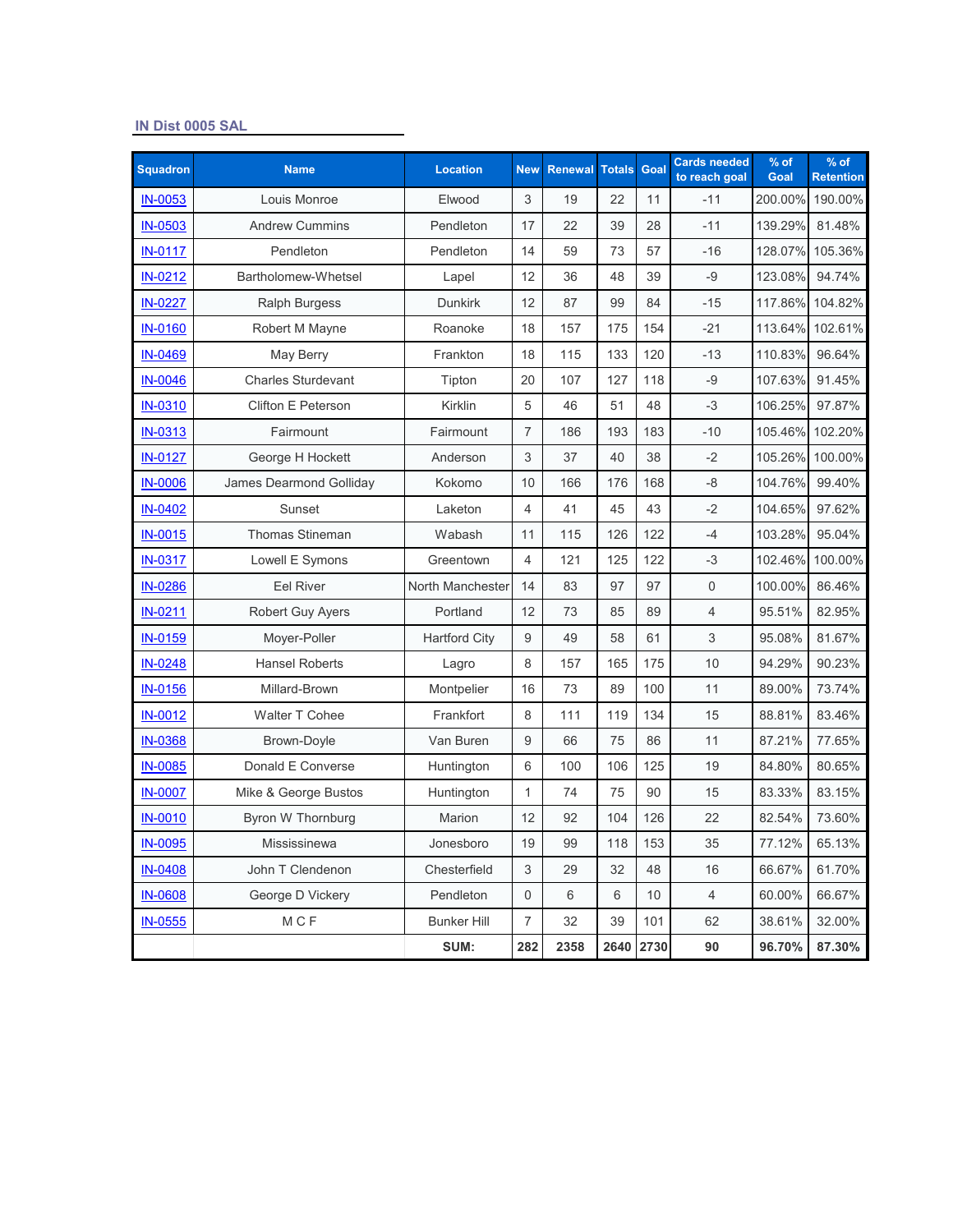#### **IN Dist 0006 SAL**

| <b>Squadron</b> | <b>Name</b>                       | <b>Location</b>    | <b>New</b>     | <b>Renewal Totals</b> |      | Goal | <b>Cards needed</b><br>to reach goal | $%$ of<br>Goal | $%$ of<br><b>Retention</b> |
|-----------------|-----------------------------------|--------------------|----------------|-----------------------|------|------|--------------------------------------|----------------|----------------------------|
| IN-0052         | Attica                            | Attica             | 14             | $\Omega$              | 14   | 10   | $-4$                                 | 140.00%        | $0.00\%$                   |
| IN-0079         | <b>Francis Neidlinger</b>         | Zionsville         | 27             | 103                   | 130  | 106  | $-24$                                | 122.64%        | 98.10%                     |
| <b>IN-0118</b>  | <b>Hendricks County</b>           | Danville           | 32             | 142                   | 174  | 156  | $-18$                                | 111.54%        | 91.61%                     |
| IN-0302         | Darlington                        | Darlington         | 30             | 134                   | 164  | 149  | $-15$                                | 110.07%        | 90.54%                     |
| IN-0184         | Reveille                          | Newport            | 12             | 74                    | 86   | 79   | $-7$                                 | 108.86%        | 94.87%                     |
| IN-0104         | Carl Mount Krietenstein Community | <b>Terre Haute</b> | 44             | 188                   | 232  | 217  | $-15$                                | 106.91%        | 87.04%                     |
| IN-0341         | James Evans                       | Cicero             | 20             | 141                   | 161  | 152  | $-9$                                 | 105.92%        | 93.38%                     |
| IN-0145         | Avon                              | Avon               | 70             | 294                   | 364  | 344  | $-20$                                | 105.81%        | 85.71%                     |
| IN-0328         | <b>Charles Raymond Fagg</b>       | Riley              | 23             | 241                   | 264  | 250  | $-14$                                | 105.60%        | 96.79%                     |
| IN-0281         | <b>Hurst-Collins</b>              | Cloverdale         | 6              | 104                   | 110  | 106  | $-4$                                 | 103.77%        | 99.05%                     |
| <b>IN-0067</b>  | Kenneth V Elliott                 | Sheridan           | 14             | 135                   | 149  | 144  | $-5$                                 | 103.47%        | 94.41%                     |
| IN-0331         | Brownsburg Lincoln                | Brownsburg         | 52             | 377                   | 429  | 416  | $-13$                                | 103.13%        | 90.84%                     |
| IN-0113         | Brown-Dolson                      | Lebanon            | 18             | 237                   | 255  | 252  | $-3$                                 | 101.19%        | 94.42%                     |
| <b>IN-0048</b>  | Fellenzer                         | Rockville          | 18             | 97                    | 115  | 114  | $-1$                                 | 100.88%        | 85.84%                     |
| IN-0072         | <b>Byron Cox</b>                  | Crawfordsville     | 32             | 473                   | 505  | 504  | $-1$                                 | 100.20%        | 94.04%                     |
| IN-0410         | Donald E. Pipes                   | Whitestown         | 22             | 101                   | 123  | 123  | $\mathbf 0$                          | 100.00%        | 82.79%                     |
| IN-0384         | Kingman                           | Kingman            | 4              | 64                    | 68   | 69   | $\mathbf{1}$                         | 98.55%         | 94.12%                     |
| IN-0045         | Frank E Huntzinger                | Noblesville        | 11             | 86                    | 97   | 99   | $\overline{2}$                       | 97.98%         | 87.76%                     |
| IN-0340         | Pioneer                           | <b>Terre Haute</b> | 4              | 63                    | 67   | 71   | $\overline{4}$                       | 94.37%         | 90.00%                     |
| IN-0290         | Tony Kashon                       | Rosedale           | 14             | 110                   | 124  | 136  | 12                                   | 91.18%         | 81.48%                     |
| IN-0470         | <b>Lowell Beaver</b>              | <b>Fishers</b>     | 26             | 121                   | 147  | 162  | 15                                   | 90.74%         | 75.16%                     |
| <b>IN-0058</b>  | Cassell C Tucker                  | Greencastle        | $\overline{7}$ | 96                    | 103  | 114  | 11                                   | 90.35%         | 84.96%                     |
| IN-0155         | Carmel                            | Carmel             | 13             | 144                   | 157  | 175  | 18                                   | 89.71%         | 82.76%                     |
| IN-0263         | Rainbow                           | Cayuga             | $\mathbf{1}$   | 84                    | 85   | 95   | 10                                   | 89.47%         | 89.36%                     |
| IN-0346         | Wayne Newton                      | <b>Terre Haute</b> | $\overline{4}$ | 46                    | 50   | 62   | 12                                   | 80.65%         | 75.41%                     |
| <b>IN-0108</b>  | Osborn                            | <b>St Bernice</b>  | $\overline{4}$ | 50                    | 54   | 72   | 18                                   | 75.00%         | 70.42%                     |
| IN-0501         | John E Heyen                      | West Terre Haute   | $\overline{7}$ | 23                    | 30   | 85   | 55                                   | 35.29%         | 27.38%                     |
| IN-0140         | Clinton                           | Clinton            | 10             | $\overline{4}$        | 14   | 57   | 43                                   | 24.56%         | 7.14%                      |
|                 |                                   | SUM:               | 539            | 3732                  | 4271 | 4319 | 48                                   | 98.89%         | 86.97%                     |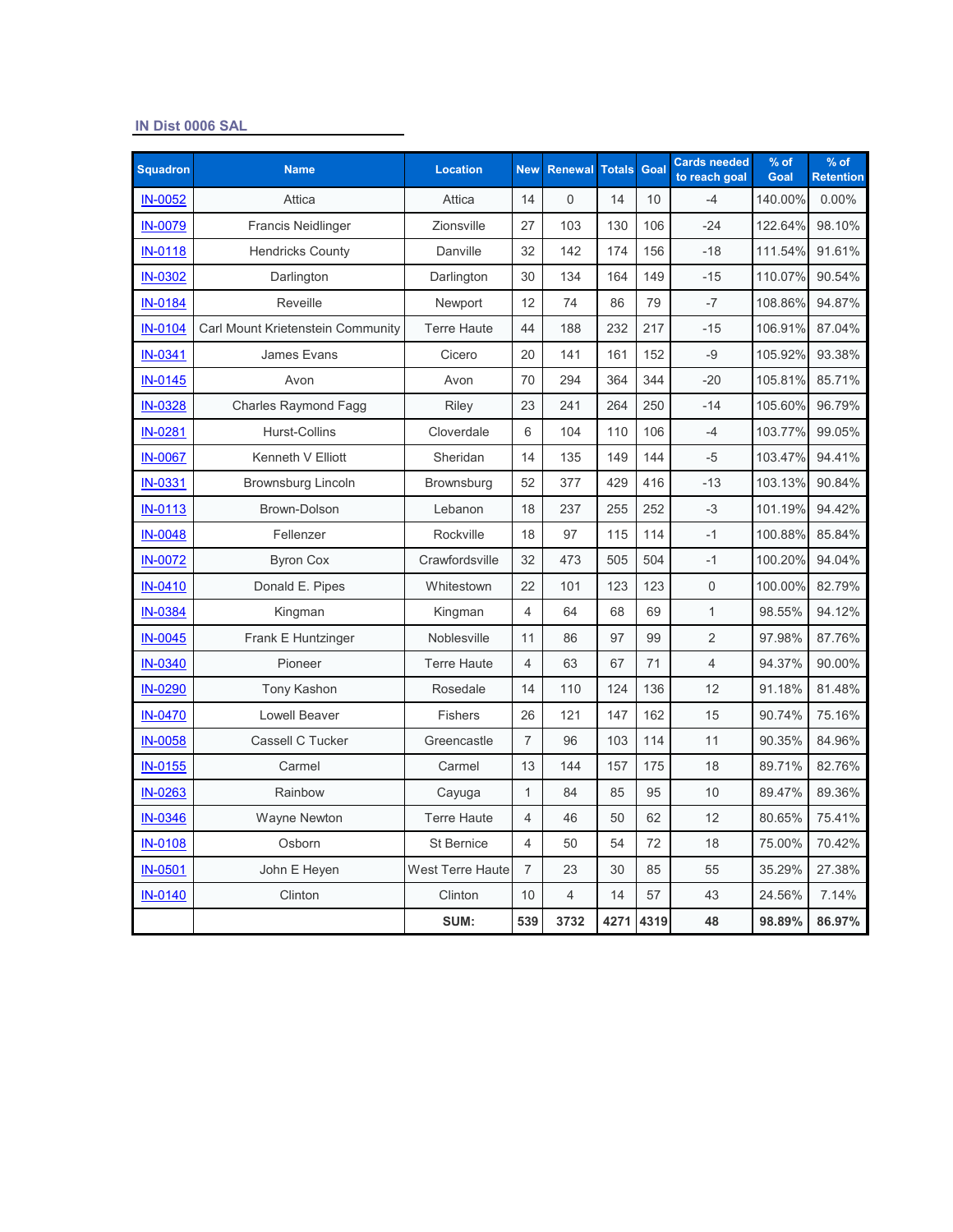#### **IN Dist 0007 SAL**

| <b>Squadron</b> | <b>Name</b>             | <b>Location</b>     | <b>New</b>     | <b>Renewal Totals</b> |      | Goal | <b>Cards needed</b><br>to reach goal | $%$ of<br>Goal | $%$ of<br><b>Retention</b> |
|-----------------|-------------------------|---------------------|----------------|-----------------------|------|------|--------------------------------------|----------------|----------------------------|
| IN-0205         | Franklin                | Franklin            | 14             | 137                   | 151  | 127  | $-24$                                | 118.90%        | 108.73%                    |
| IN-0256         | Johnson-Curd            | Oakland City        | 10             | 73                    | 83   | 70   | $-13$                                | 118.57%        | 105.80%                    |
| IN-0233         | Edinburg                | Edinburgh           | 24             | 145                   | 169  | 154  | $-15$                                | 109.74%        | 94.77%                     |
| <b>IN-0018</b>  | <b>Burton Woolery</b>   | Bloomington         | 36             | 384                   | 420  | 383  | $-37$                                | 109.66%        | 100.52%                    |
| IN-0121         | Burch-Wood              | Washington          | 17             | 148                   | 165  | 151  | $-14$                                | 109.27%        | 98.67%                     |
| <b>IN-0002</b>  | <b>Clay County</b>      | <b>Brazil</b>       | 38             | 222                   | 260  | 240  | $-20$                                | 108.33%        | 92.89%                     |
| IN-0479         | James Gastineau         | Lyons               | 5              | 47                    | 52   | 49   | $-3$                                 | 106.12%        | 97.92%                     |
| IN-0398         | Kyle Snyder             | Carlisle            | 8              | 62                    | 70   | 67   | $-3$                                 | 104.48%        | 93.94%                     |
| IN-0450         | Solsberry               | Solsberry           | $\overline{4}$ | 84                    | 88   | 86   | $-2$                                 | 102.33%        | 98.82%                     |
| IN-0298         | Shepherd-Russell        | Hymera              | 5              | 84                    | 89   | 88   | $-1$                                 | 101.14%        | 96.55%                     |
| IN-0252         | Greenwood               | Greenwood           | 12             | 118                   | 130  | 130  | $\mathsf 0$                          | 100.00%        | 91.47%                     |
| IN-0285         | Call-Payton             | Spencer             | 25             | 151                   | 176  | 177  | $\mathbf{1}$                         | 99.44%         | 85.80%                     |
| IN-0197         | <b>Stewart-Norris</b>   | Shelburn            | $\overline{7}$ | 132                   | 139  | 143  | $\overline{4}$                       | 97.20%         | 92.96%                     |
| IN-0230         | <b>Martinsville</b>     | <b>Martinsville</b> | 26             | 349                   | 375  | 386  | 11                                   | 97.15%         | 90.65%                     |
| <b>IN-0061</b>  | Hanson Mc Fee           | Shoals              | $\overline{7}$ | 166                   | 173  | 183  | 10                                   | 94.54%         | 91.21%                     |
| <b>IN-0073</b>  | Vincennes               | Vincennes           | $\mathbf{1}$   | 91                    | 92   | 100  | 8                                    | 92.00%         | 91.92%                     |
| <b>IN-0196</b>  | Memorial                | <b>Bloomfield</b>   | 5              | 111                   | 116  | 129  | 13                                   | 89.92%         | 86.72%                     |
| <b>IN-0172</b>  | Jasonville              | Jasonville          | 8              | 128                   | 136  | 152  | 16                                   | 89.47%         | 84.77%                     |
| <b>IN-0022</b>  | <b>Frank Courtney</b>   | Linton              | $\overline{4}$ | 116                   | 120  | 140  | 20                                   | 85.71%         | 83.45%                     |
| IN-0139         | Sullivan                | Sullivan            | 10             | 122                   | 132  | 160  | 28                                   | 82.50%         | 76.73%                     |
| <b>IN-0106</b>  | Bashaw-Roth             | Worthington         | 6              | 137                   | 143  | 176  | 33                                   | 81.25%         | 78.29%                     |
| IN-0120         | Loogootee               | Loogootee           | $\mathbf{1}$   | 32                    | 33   | 44   | 11                                   | 75.00%         | 74.42%                     |
| IN-0103         | Mooresville             | Mooresville         | $\overline{7}$ | 182                   | 189  | 279  | 90                                   | 67.74%         | 65.47%                     |
| IN-0025         | Princeton               | Princeton           | 6              | 39                    | 45   | 75   | 30                                   | 60.00%         | 52.70%                     |
| IN-0245         | <b>Clarence R White</b> | Elnora              | $\overline{4}$ | 16                    | 20   | 43   | 23                                   | 46.51%         | 38.10%                     |
| IN-0224         | <b>Rexford Ballard</b>  | Dugger              | $\overline{7}$ | $\overline{4}$        | 11   | 27   | 16                                   | 40.74%         | 15.38%                     |
|                 |                         | SUM:                | 297            | 3280                  | 3577 | 3759 | 182                                  | 95.16%         | 87.86%                     |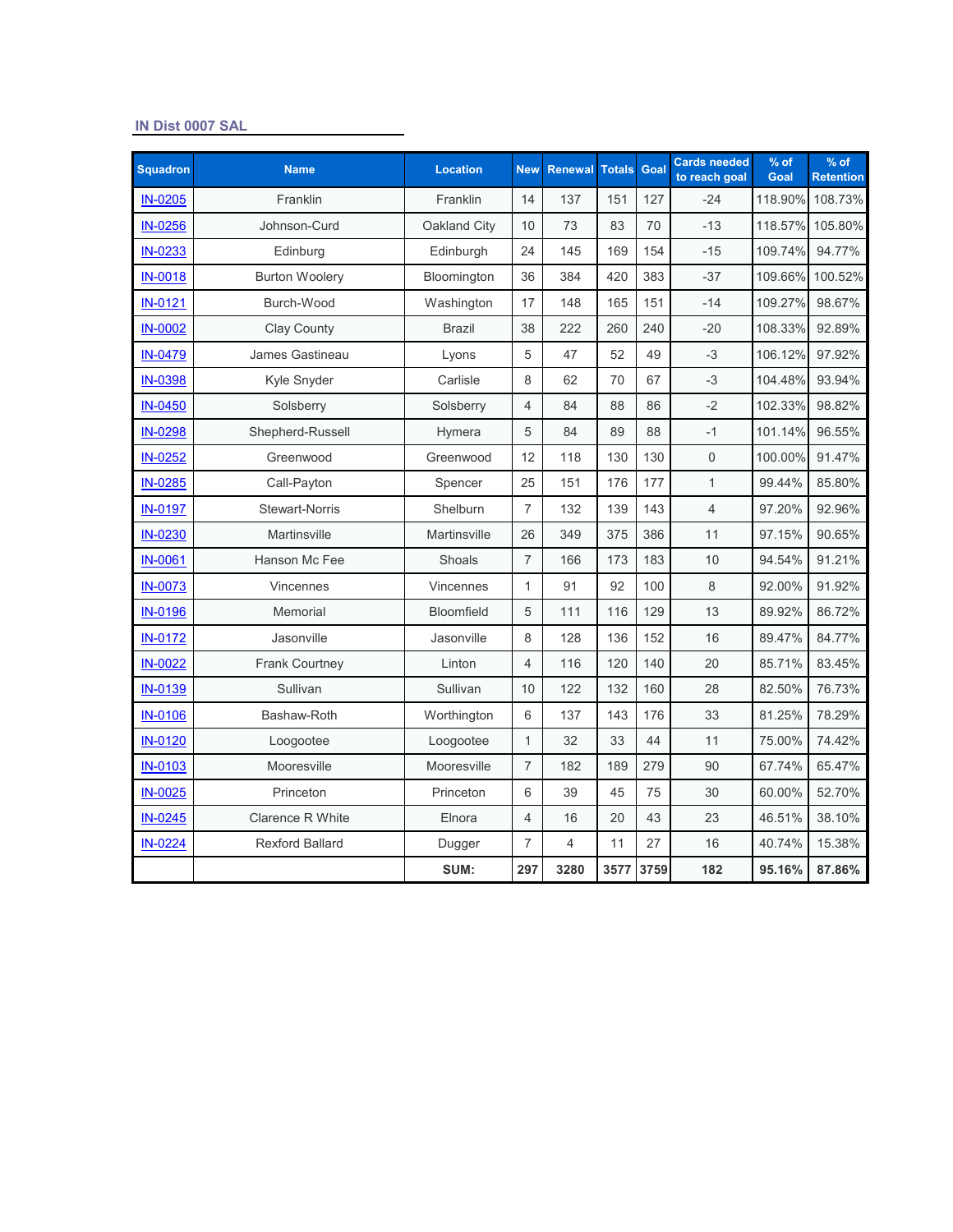### **IN Dist 0008 SAL**

| <b>Squadron</b> | <b>Name</b>            | <b>Location</b>  | <b>New</b>     | <b>Renewal</b> | <b>Totals</b> | Goal | <b>Cards needed</b><br>to reach goal | $%$ of<br>Goal | % of<br><b>Retention</b> |
|-----------------|------------------------|------------------|----------------|----------------|---------------|------|--------------------------------------|----------------|--------------------------|
| IN-0204         | Wilbur M Ruby          | Sellersburg      | 44             | 184            | 228           | 176  | $-52$                                | 129.55%        | 105.14%                  |
| <b>IN-0115</b>  | Winslow                | Winslow          | 42             | 92             | 134           | 114  | $-20$                                | 117.54%        | 81.42%                   |
| <b>IN-0354</b>  | Otis Stone             | Evansville       | 3              | 32             | 35            | 31   | $-4$                                 | 112.90%        | 106.67%                  |
| IN-0463         | Tennyson               | Tennyson         | 10             | 55             | 65            | 58   | $-7$                                 | 112.07%        | 96.49%                   |
| <b>IN-0379</b>  | Hornickel              | Elizabeth        | 12             | 147            | 159           | 149  | $-10$                                | 106.71%        | 99.32%                   |
| IN-0213         | Perry County           | <b>Tell City</b> | 11             | 113            | 124           | 117  | $-7$                                 | 105.98%        | 97.41%                   |
| <b>IN-0084</b>  | <b>Crawford County</b> | Marengo          | $\overline{7}$ | 54             | 61            | 58   | $-3$                                 | 105.17%        | 94.74%                   |
| <b>IN-0124</b>  | Ferdinand              | Ferdinand        | 18             | 248            | 266           | 255  | $-11$                                | 104.31%        | 97.64%                   |
| <b>IN-0042</b>  | William Zeb Longest    | Floyds Knobs     | 13             | 145            | 158           | 153  | $-5$                                 | 103.27%        | 95.39%                   |
| <b>IN-0332</b>  | Milltown               | Milltown         | $\overline{7}$ | 36             | 43            | 42   | $-1$                                 | 102.38%        | 87.80%                   |
| IN-0335         | <b>Red Greissel</b>    | Charlestown      | 12             | 103            | 115           | 113  | $-2$                                 | 101.77%        | 91.96%                   |
| <b>IN-0147</b>  | Dubois County          | Jasper           | 15             | 258            | 273           | 271  | $-2$                                 | 100.74%        | 95.56%                   |
| IN-0028         | <b>Bonnie Sloan</b>    | New Albany       | 9              | 131            | 140           | 140  | $\mathsf{O}\xspace$                  | 100.00%        | 94.24%                   |
| <b>IN-0035</b>  | Lawrence Capehart      | Jeffersonville   | 11             | 89             | 100           | 100  | $\mathbf 0$                          | 100.00%        | 89.90%                   |
| <b>IN-0370</b>  | New Harmony            | New Harmony      | 22             | 79             | 101           | 101  | $\mathsf 0$                          | 100.00%        | 79.00%                   |
| <b>IN-0044</b>  | Kapperman              | Newburgh         | 44             | 370            | 414           | 416  | $\overline{2}$                       | 99.52%         | 89.16%                   |
| <b>IN-0366</b>  | St Meinrad             | St Meinrad       | 9              | 79             | 88            | 89   | $\mathbf{1}$                         | 98.88%         | 89.77%                   |
| <b>IN-0133</b>  | Ralph E Parr           | Alton            | 5              | 53             | 58            | 59   | $\mathbf{1}$                         | 98.31%         | 91.38%                   |
| IN-0444         | Abe Lincoln            | Dale             | 6              | 49             | 55            | 57   | $\overline{2}$                       | 96.49%         | 87.50%                   |
| <b>IN-0005</b>  | Owen Dunn              | Mount Vernon     | 26             | 271            | 297           | 310  | 13                                   | 95.81%         | 87.70%                   |
| IN-0351         | Elberfeld              | Elberfeld        | 10             | 313            | 323           | 339  | 16                                   | 95.28%         | 92.60%                   |
| IN-0265         | Eugene Pate            | Evansville       | 9              | 94             | 103           | 111  | 8                                    | 92.79%         | 85.45%                   |
| <b>IN-0200</b>  | Warrick                | Boonville        | 15             | 196            | 211           | 228  | 17                                   | 92.54%         | 86.34%                   |
| <b>IN-0008</b>  | Funkhouser             | Evansville       | 23             | 184            | 207           | 226  | 19                                   | 91.59%         | 81.78%                   |
| IN-0343         | Harmeyer               | Holland          | 17             | 110            | 127           | 139  | 12                                   | 91.37%         | 79.71%                   |
| <b>IN-0254</b>  | <b>Jenkins</b>         | Rockport         | $13$           | 42             | 55            | 67   | 12                                   | 82.09%         | 63.64%                   |
| <b>IN-0242</b>  | Santa Claus            | Santa Claus      | $\mathbf 0$    | 28             | 28            | 39   | 11                                   | 71.79%         | 73.68%                   |
| <b>IN-0062</b>  | New Washington         | New Washington   | $\,0\,$        | 17             | 17            | 24   | $\overline{7}$                       | 70.83%         | 73.91%                   |
| <b>IN-0390</b>  | Alec R Terwiske        | Branchville      | 17             | 14             | 31            | 48   | 17                                   | 64.58%         | 29.79%                   |
| IN-0142         | Harry G Myers          | Cannelton        | $\,0\,$        | 18             | 18            | 30   | 12                                   | 60.00%         | 62.07%                   |
| IN-0123         | Harrison               | Corydon          | 1              | 3              | 4             | 10   | 6                                    | 40.00%         | 33.33%                   |
|                 |                        | SUM:             | 431            | 3607           | 4038          | 4070 | 32                                   | 99.21%         | 89.30%                   |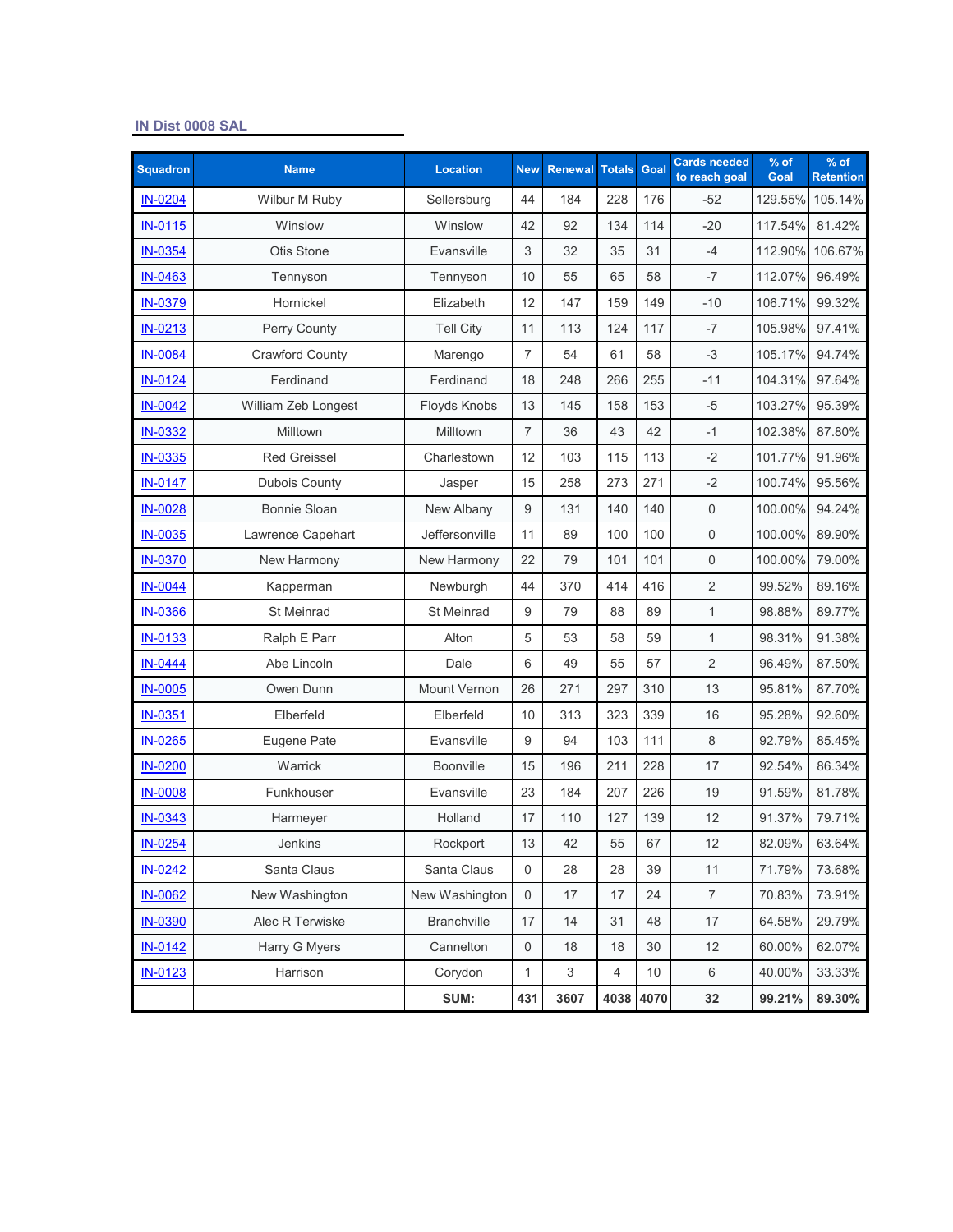#### **IN Dist 0009 SAL**

| <b>Squadron</b> | <b>Name</b>            | <b>Location</b>   | <b>New</b>     | <b>Renewal</b> | <b>Totals</b> | Goal     | Cards needed<br>to reach goal | % of<br>Goal | $%$ of<br><b>Retention</b> |
|-----------------|------------------------|-------------------|----------------|----------------|---------------|----------|-------------------------------|--------------|----------------------------|
| <b>IN-0267</b>  | William A Gilland      | Osgood            | 6              | 70             | 76            | 64       | $-12$                         | 118.75%      | 111.11%                    |
| IN-0235         | Smith-Ashcraft-Kissell | Milan             | 47             | 194            | 241           | 211      | $-30$                         | 114.22%      | 92.38%                     |
| IN-0292         | Northcutt-Laaker       | <b>Dillsboro</b>  | 13             | 133            | 146           | 132      | $-14$                         | 110.61%      | 101.53%                    |
| IN-0239         | David Mc Allister      | Lawrenceburg      | 15             | 158            | 173           | 157      | $-16$                         | 110.19%      | 101.28%                    |
| IN-0024         | Columbus               | Columbus          | 52             | 159            | 211           | 193      | $-18$                         | 109.33%      | 82.81%                     |
| IN-0271         | Prell-Bland            | <b>Batesville</b> | $\overline{4}$ | 104            | 108           | 99       | $-9$                          | 109.09%      | 106.12%                    |
| <b>IN-0059</b>  | Noah Obanion           | <b>Rising Sun</b> | 31             | 170            | 201           | 186      | $-15$                         | 108.06%      | 91.89%                     |
| IN-0231         | <b>Keith Ross</b>      | Aurora            | 9              | 102            | 111           | 104      | $-7$                          | 106.73%      | 99.03%                     |
| <b>IN-0173</b>  | Leora Weare            | Versailles        | 19             | 185            | 204           | 192      | $-12$                         | 106.25%      | 96.86%                     |
| <b>IN-0009</b>  | Jefferson              | Madison           | 45             | 363            | 408           | 385      | $-23$                         | 105.97%      | 94.53%                     |
| IN-0452         | North Dearborn         | New Alsace        | 6              | 85             | 91            | 87       | $-4$                          | 104.60%      | 98.84%                     |
| <b>IN-0077</b>  | <b>Bernard Hurst</b>   | <b>Brookville</b> | 14             | 144            | 158           | 152      | $-6$                          | 103.95%      | 95.36%                     |
| <b>IN-0337</b>  | Kenneth L Diver        | Sunman            | $\overline{7}$ | 58             | 65            | 64       | $-1$                          | 101.56%      | 92.06%                     |
| IN-0185         | Edwin C Danner         | Vevay             | 13             | 122            | 135           | 135      | $\mathsf{O}\xspace$           | 100.00%      | 91.04%                     |
| <b>IN-0033</b>  | Gillen                 | <b>Bedford</b>    | 18             | 159            | 177           | 180      | 3                             | 98.33%       | 88.83%                     |
| IN-0234         | Scott                  | Scottsburg        | 24             | 106            | 130           | 134      | $\overline{4}$                | 97.01%       | 79.70%                     |
| IN-0041         | <b>Cecil Grimes</b>    | Salem             | 10             | 79             | 89            | 96       | $\overline{7}$                | 92.71%       | 83.16%                     |
| <b>IN-0089</b>  | Seymour                | Seymour           | 19             | 215            | 234           | 259      | 25                            | 90.35%       | 83.33%                     |
| IN-0209         | Floyd Becker           | Moores Hill       | $\overline{7}$ | 79             | 86            | 97       | 11                            | 88.66%       | 82.29%                     |
| IN-0250         | Cecil C Martin         | Mitchell          | 12             | 191            | 203           | 251      | 48                            | 80.88%       | 76.40%                     |
| IN-0464         | St Joseph              | St Leon           | 0              | 82             | 82            | 108      | 26                            | 75.93%       | 76.64%                     |
| <b>IN-0076</b>  | Walter W Benson        | French Lick       | $\overline{7}$ | 84             | 91            | 124      | 33                            | 73.39%       | 68.29%                     |
| <b>IN-0112</b>  | Camp Jackson           | <b>Brownstown</b> | $\overline{0}$ | $\overline{0}$ | $\Omega$      | $\Omega$ | $\mathbf 0$                   | 0.00%        | 0.00%                      |
|                 |                        | SUM:              | 378            | 3042           | 3420          | 3410     | $-10$                         | 100.29%      | 89.81%                     |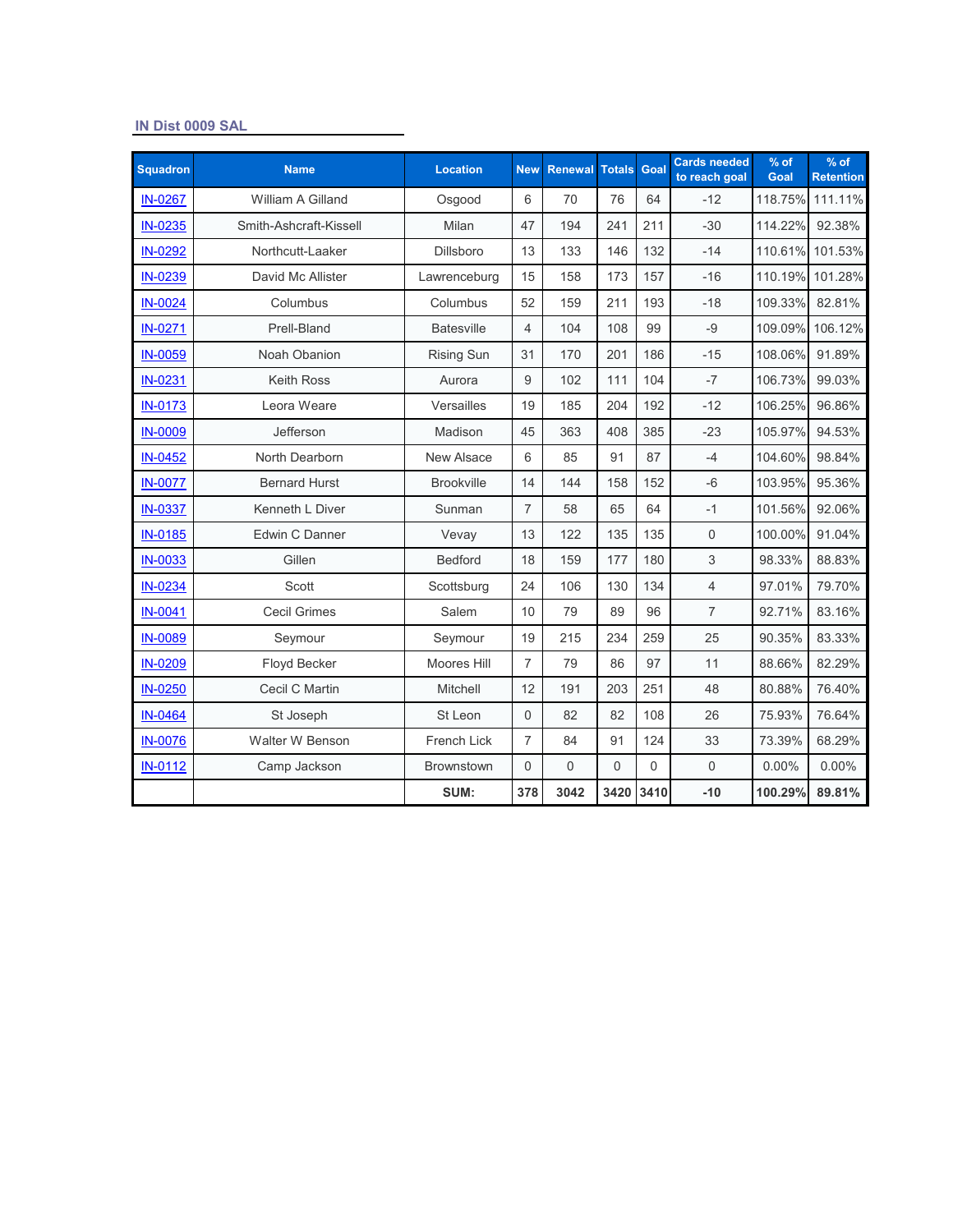#### **IN Dist 0010 SAL**

| <b>Squadron</b> | <b>Name</b>            | <b>Location</b>      | <b>New</b>     | <b>Renewal Totals</b> |      | Goal | <b>Cards needed</b><br>to reach goal | $%$ of<br>Goal | $%$ of<br><b>Retention</b> |
|-----------------|------------------------|----------------------|----------------|-----------------------|------|------|--------------------------------------|----------------|----------------------------|
| IN-0019         | Delaware               | <b>Muncie</b>        | 22             | 77                    | 99   | 88   | $-11$                                | 112.50%        | 88.51%                     |
| IN-0391         | Fortville              | Fortville            | 27             | 89                    | 116  | 106  | $-10$                                | 109.43%        | 84.76%                     |
| <b>IN-0137</b>  | Howard R Smith         | <b>New Castle</b>    | 6              | 46                    | 52   | 48   | $-4$                                 | 108.33%        | 97.87%                     |
| IN-0216         | <b>Charles Mundell</b> | Middletown           | 18             | 156                   | 174  | 161  | $-13$                                | 108.07%        | 97.50%                     |
| IN-0321         | Yorktown               | Yorktown             | 10             | 123                   | 133  | 124  | $-9$                                 | 107.26%        | 100.00%                    |
| IN-0158         | Orville N Stover       | <b>Union City</b>    | 13             | 114                   | 127  | 124  | $-3$                                 | 102.42%        | 92.68%                     |
| IN-0129         | Welsh-Crawley-Kramer   | Greensburg           | 24             | 108                   | 132  | 129  | $-3$                                 | 102.33%        | 84.38%                     |
| IN-0446         | John F Hurley          | <b>Daleville</b>     | 29             | 142                   | 171  | 168  | $-3$                                 | 101.79%        | 85.03%                     |
| <b>IN-0387</b>  | Gaston                 | Gaston               | 5              | 95                    | 100  | 99   | $-1$                                 | 101.01%        | 96.94%                     |
| <b>IN-0070</b>  | Victory                | Shelbyville          | 20             | 194                   | 214  | 212  | $-2$                                 | 100.94%        | 91.94%                     |
| <b>IN-0167</b>  | Albany                 | Albany               | 12             | 82                    | 94   | 94   | $\mathbf 0$                          | 100.00%        | 88.17%                     |
| IN-0169         | Lawrence H Bertsch     | Cambridge City       | 6              | 137                   | 143  | 143  | $\overline{0}$                       | 100.00%        | 96.48%                     |
| IN-0333         | William O Frazier      | Hagerstown           | 9              | 104                   | 113  | 114  | $\mathbf{1}$                         | 99.12%         | 92.04%                     |
| IN-0152         | Knightstown            | Knightstown          | 44             | 178                   | 222  | 228  | 6                                    | 97.37%         | 78.41%                     |
| <b>IN-0437</b>  | Selma                  | Selma                | 10             | 105                   | 115  | 119  | $\overline{4}$                       | 96.64%         | 88.98%                     |
| <b>IN-0507</b>  | Abe Miller             | Ridgeville           | 14             | 174                   | 188  | 196  | 8                                    | 95.92%         | 89.23%                     |
| IN-0102         | Willard E Hensley      | Morristown           | 15             | 41                    | 56   | 61   | 5                                    | 91.80%         | 68.33%                     |
| <b>IN-0150</b>  | Robert L Jenkins       | Rushville            | 0              | 33                    | 33   | 36   | 3                                    | 91.67%         | 94.29%                     |
| <b>IN-0065</b>  | Harry Ray              | Richmond             | 13             | 145                   | 158  | 173  | 15                                   | 91.33%         | 84.30%                     |
| IN-0119         | Dale E Kuhn            | Greenfield           | $\mathbf{1}$   | 18                    | 19   | 21   | $\overline{2}$                       | 90.48%         | 90.00%                     |
| <b>IN-0182</b>  | <b>New Palestine</b>   | <b>New Palestine</b> | $\overline{7}$ | 45                    | 52   | 58   | 6                                    | 89.66%         | 78.95%                     |
| <b>IN-0001</b>  | <b>Reginald Fisher</b> | Connersville         | 15             | 47                    | 62   | 72   | 10                                   | 86.11%         | 66.20%                     |
| IN-0353         | West Randolph          | Farmland             | 10             | 118                   | 128  | 151  | 23                                   | 84.77%         | 78.67%                     |
| IN-0122         | Simon Ethelbert Snyder | Liberty              | $\overline{2}$ | 55                    | 57   | 68   | 11                                   | 83.82%         | 82.09%                     |
| <b>IN-0315</b>  | <b>Howard Thomas</b>   | Richmond             | 6              | 61                    | 67   | 87   | 20                                   | 77.01%         | 70.93%                     |
|                 |                        | SUM:                 | 338            | 2487                  | 2825 | 2880 | 55                                   | 98.09%         | 87.11%                     |